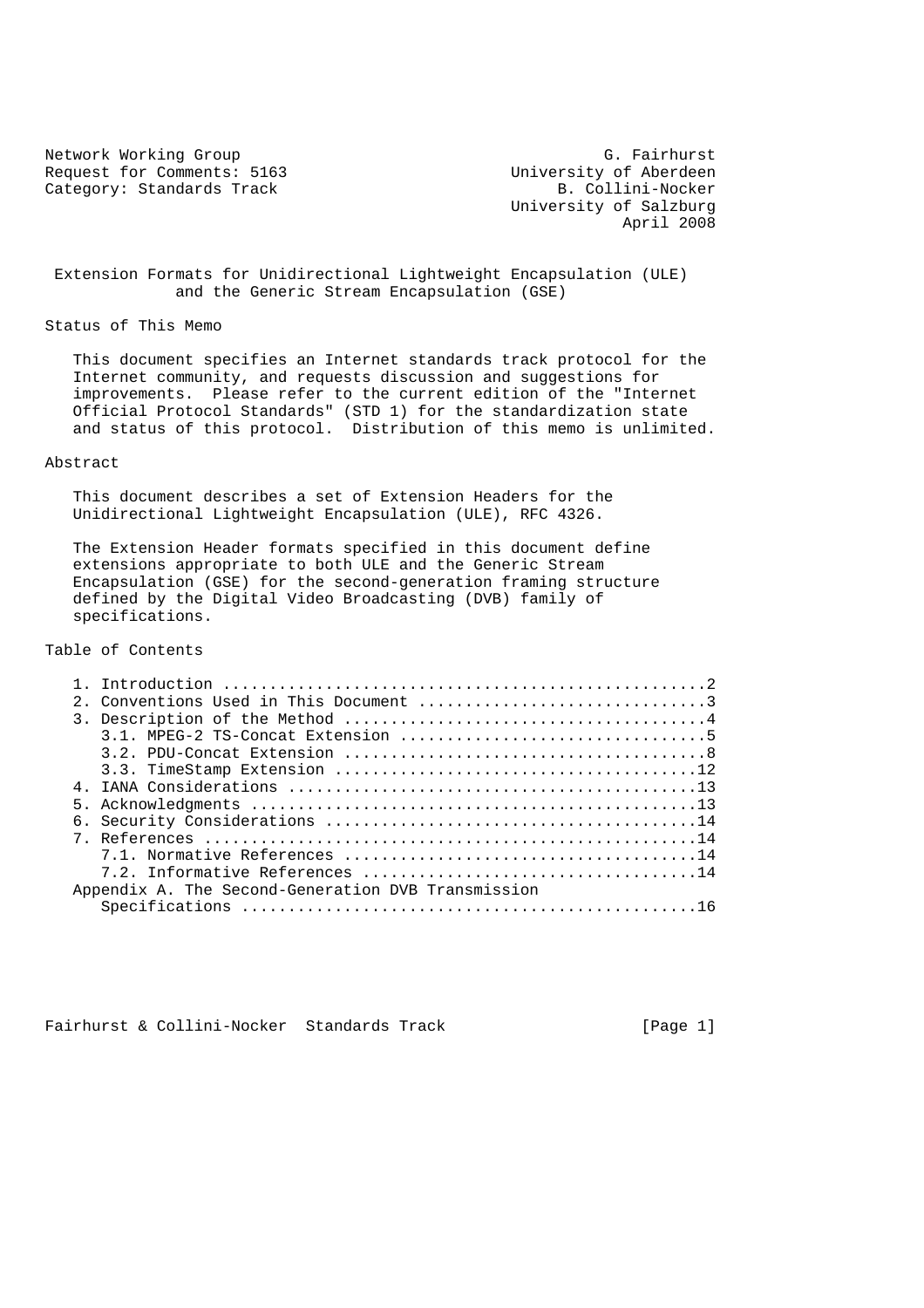## 1. Introduction

 This document describes three Extension Headers that may be used with both the Unidirectional Lightweight Encapsulation (ULE) [RFC4326] and the Generic Stream Encapsulation (GSE) [GSE]. ULE is defined for links that employ the MPEG-2 Transport Stream, and supports a wide variety of physical-layer bearers [RFC4259].

 GSE has been designed for the Generic Mode (also known as the Generic Stream (GS)), offered by second-generation DVB physical layers, and in the first instance for DVB-S2 [ETSI-S2]. The requirements for the Generic Stream are described in [S2-REQ]. The important characteristics of this encapsulation are described in the appendix of this document. GSE maintains a design philosophy that presents a network interface that is common to that presented by ULE and uses a similar construction for SubNetwork Data Units (SNDUs).

 The first Extension Header defines a method that allows one or more TS Packets [ISO-MPEG2] to be sent within a ULE SNDU. This method may be used to provide control plane information including the transmission of MPEG-2 Program Specific Information (PSI) for the Multiplex. In GSE, there is no native support for Transport Stream packets and this method is therefore suitable for providing an MPEG-2 control plane.

 A second Extension Header allows one or more PDUs to be sent within the same ULE SNDU. This method is designed for cases where a large number of small PDUs are directed to the same Network Point of Attachment (NPA) address. The method may improve transmission efficiency (by removing duplicated MAC layer overhead). It can also reduce processing overhead for a receiver that is not configured to receive the NPA address associated with an SNDU, allowing this receiver to then skip several PDUs in one operation. The method is defined as a generic Extension Header and may be used for IPv4 or IPv6 packets. If, and when, a compression format is defined for ULE or Ethernet, the method may also be used in combination with this method.

 A third Extension Header provides an optional TimeStamp value for an SNDU. Examples of the use of this TimeStamp option include monitoring and benchmarking of ULE and GSE links. Receivers that do not wish to decode (or do not support) the TimeStamp extension may discard the extension and process the remaining PDU or Extension Headers.

 The appendix includes a summary of key design issues and considerations relating to the GSE Specification defined by the DVB Technical Module [GSE].

Fairhurst & Collini-Nocker Standards Track [Page 2]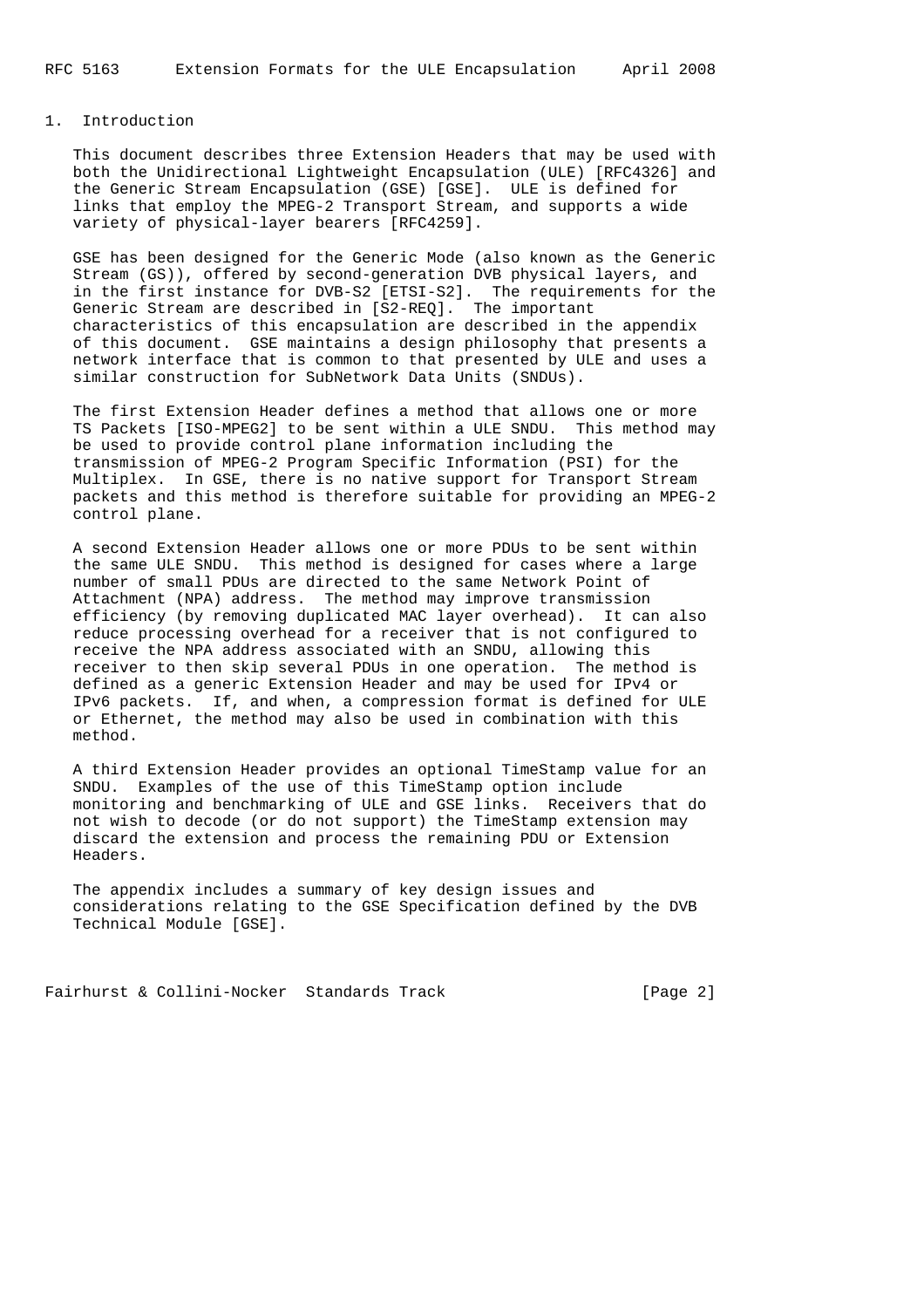#### 2. Conventions Used in This Document

 The key words "MUST", "MUST NOT", "REQUIRED", "SHALL", "SHALL NOT", "SHOULD", "SHOULD NOT", "RECOMMENDED", "MAY", and "OPTIONAL" in this document are to be interpreted as described in RFC 2119 [RFC2119].

b: bit. For example, one byte consists of 8b.

B: byte. Groups of bytes are represented in Internet byte order.

 BBFrame payload: The data field part of a Baseband frame [ETSI-S2] that may be used for the communication of data. Typical BBFrames range in size from 3072 to 58192 bits according to the choice of modulation format and Forward Error Correction (FEC) in use.

 DVB: Digital Video Broadcasting. A framework and set of associated standards published by the European Telecommunications Standards Institute (ETSI) for the transmission of video, audio, and data.

E: A one-bit flag field defined in GSE [GSE].

 Encapsulator: A network device [RFC4259] that receives PDUs and formats these into Payload Units (known here as SNDUs) for output in DVB-S or the Generic Mode of DVB-S2.

 GS: Generic Stream. A stream of BBFrames identified by a common Input Stream Identifier, and which does not use the MPEG-2 TS format [ETSI-S2]. It represents layer 2 of the ISO/OSI reference model.

 GSE: Generic Stream Encapsulation [GSE]. A method for encapsulating PDUs to form a Generic Stream, which is sent using a sequence of BBFrames. This encapsulation format shares the same extension format and basic processing rules of ULE and uses a common IANA Registry.

LT: A two-bit flag field defined in GSE [GSE].

 MAC: Medium Access Control [IEEE-802.3]. A link-layer protocol defined by the IEEE 802.3 standard.

 MPEG-2: A set of standards specified by the Motion Picture Experts Group (MPEG), and standardized by the International Organization for Standardization (ISO/IEC 113818-1) [ISO-MPEG2], and ITU-T (in H.220).

Next-Header: A Type value indicating an Extension Header [RFC4326].

```
Fairhurst & Collini-Nocker Standards Track [Page 3]
```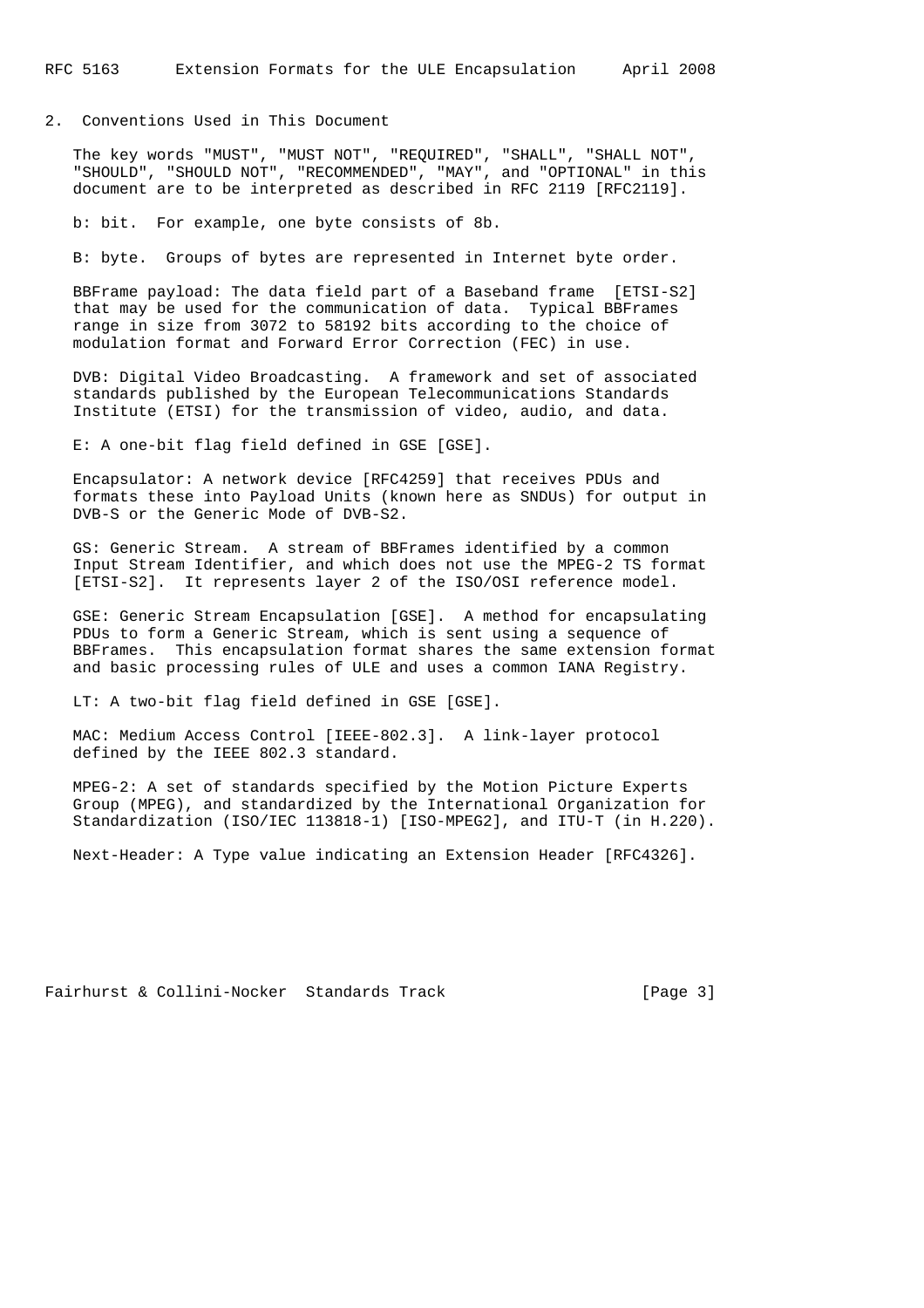NPA: Network Point of Attachment [RFC4326]. In this document, refers to a destination address (resembling an IEEE MAC address) within the DVB-S/S2 transmission network that is used to identify individual Receivers or groups of Receivers.

 PID: Packet Identifier [ISO-MPEG2]. A 13-bit field carried in the header of each TS Packet. This identifies the TS Logical Channel to which a TS Packet belongs [ISO-MPEG2]. The TS Packets that form the parts of a Table Section or other Payload Unit must all carry the same PID value. The all-ones PID value indicates a Null TS Packet introduced to maintain a constant bit rate of a TS Multiplex. There is no required relationship between the PID values used for TS Logical Channels transmitted using different TS Multiplexes.

 PDU: Protocol Data Unit [RFC4259]. Examples of a PDU include Ethernet frames, IPv4 or IPv6 datagrams, and other network packets.

PSI: Program Specific Information [ISO-MPEG2].

S: A one-bit flag field defined in [GSE].

 SI Table: Service Information Table [ISO-MPEG2]. In this document, this term describes a table that is been defined by another standards body to convey information about the services carried on a DVB Multiplex.

 SNDU: SubNetwork Data Unit [RFC4259]. In this document, this is an encapsulated PDU sent using ULE or GSE.

Stream: A logical flow from an Encapsulator to a set of Receivers.

 TS: Transport Stream [ISO-MPEG2], a method of transmission at the MPEG-2 level using TS Packets; it represents layer 2 of the ISO/OSI reference model.

 ULE: Unidirectional Lightweight Encapsulation (ULE) [RFC4326]. A method that encapsulates PDUs into SNDUs that are sent in a series of TS Packets using a single TS Logical Channel. The encapsulation defines an extension format and an associated IANA Registry.

3. Description of the Method

 In ULE, a Type field value that is less than 1536 in decimal indicates an Extension Header. This section describes a set of three extension formats for the ULE encapsulation. [GSE] uses a Type field that adopts the same semantics as specified by RFC 4326. The

Fairhurst & Collini-Nocker Standards Track [Page 4]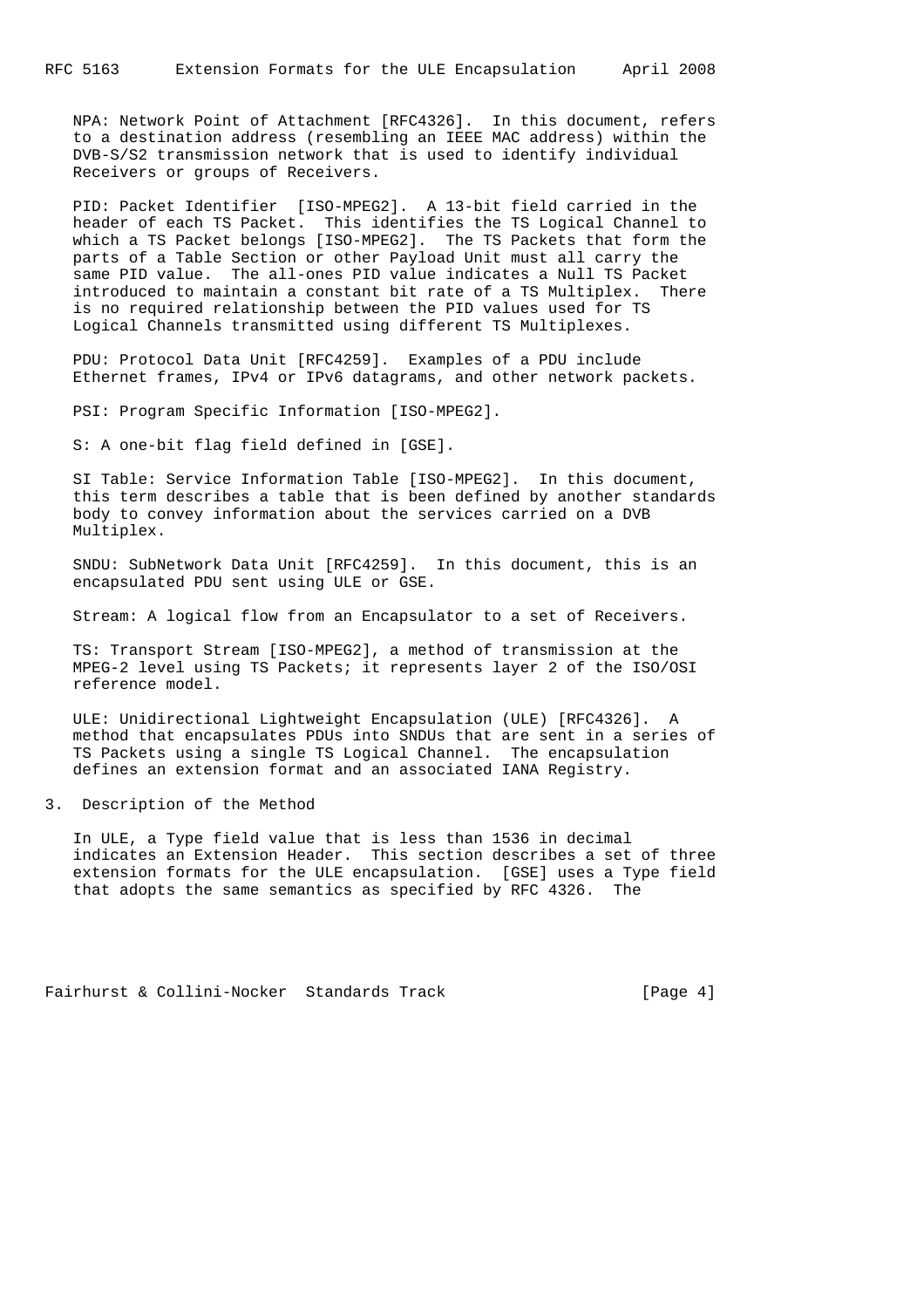encapsulation format differs in that GSE does not include a Cyclic Redundancy Check (CRC) for each SNDU, has different header flags, and utilizes a different SNDU length calculation [GSE].

 There is a natural ordering of Extension Headers, which is determined by the fields upon which the Extension Header operates. A suitable ordering for many applications is presented in the list below (from first to last header within an SNDU). This does not imply that all types of Extensions should be present in a single SNDU. The presented ordering may serve as a guideline for optimization of Receiver processing.

| Fields related to Extension Header Example Extension Headers |                                                     |
|--------------------------------------------------------------|-----------------------------------------------------|
| Link framing and transmission                                | TimeStamp Extension                                 |
| Entire remaining SNDU Payload                                | Encryption Extension                                |
| Group of encapsulated PDUs                                   | PDU-Concat or TS-Concat                             |
| Specific encapsulated PDU                                    | IEEE-defined type<br>Test or MAC bridging Extension |

Table 1: Recommended ordering of Extension Headers

3.1. MPEG-2 TS-Concat Extension

 The MPEG-2 TS-Concat Extension Header is specified by an IANA assigned H-Type value of 0x0002 in hexadecimal. This is a Mandatory Extension Header.

 The extension is used to transport one or more MPEG-2 TS Packets within a ULE SNDU. The number of TS Packets carried in a specific SNDU is determined from the size of the remainder of the payload following the MPEG-2 TS Extension Header. The number of TS Packets contained in the SNDU is therefore (Length-N-10+D\*6) / 188, where N is the number of bytes associated with Extension Headers that precede the MPEG-2 TS-Concat Extension (zero if there are none) and D is the value of the D-bit.

 A Receiver MUST check the validity of the Length value prior to processing the payload. A valid Length corresponds to an integral number of TS Packets. An invalid Length (a remainder from the division by 188) MUST result in the discard of all encapsulated TS Packets and SHOULD be recorded as TS-Concat size mismatch error.

Fairhurst & Collini-Nocker Standards Track [Page 5]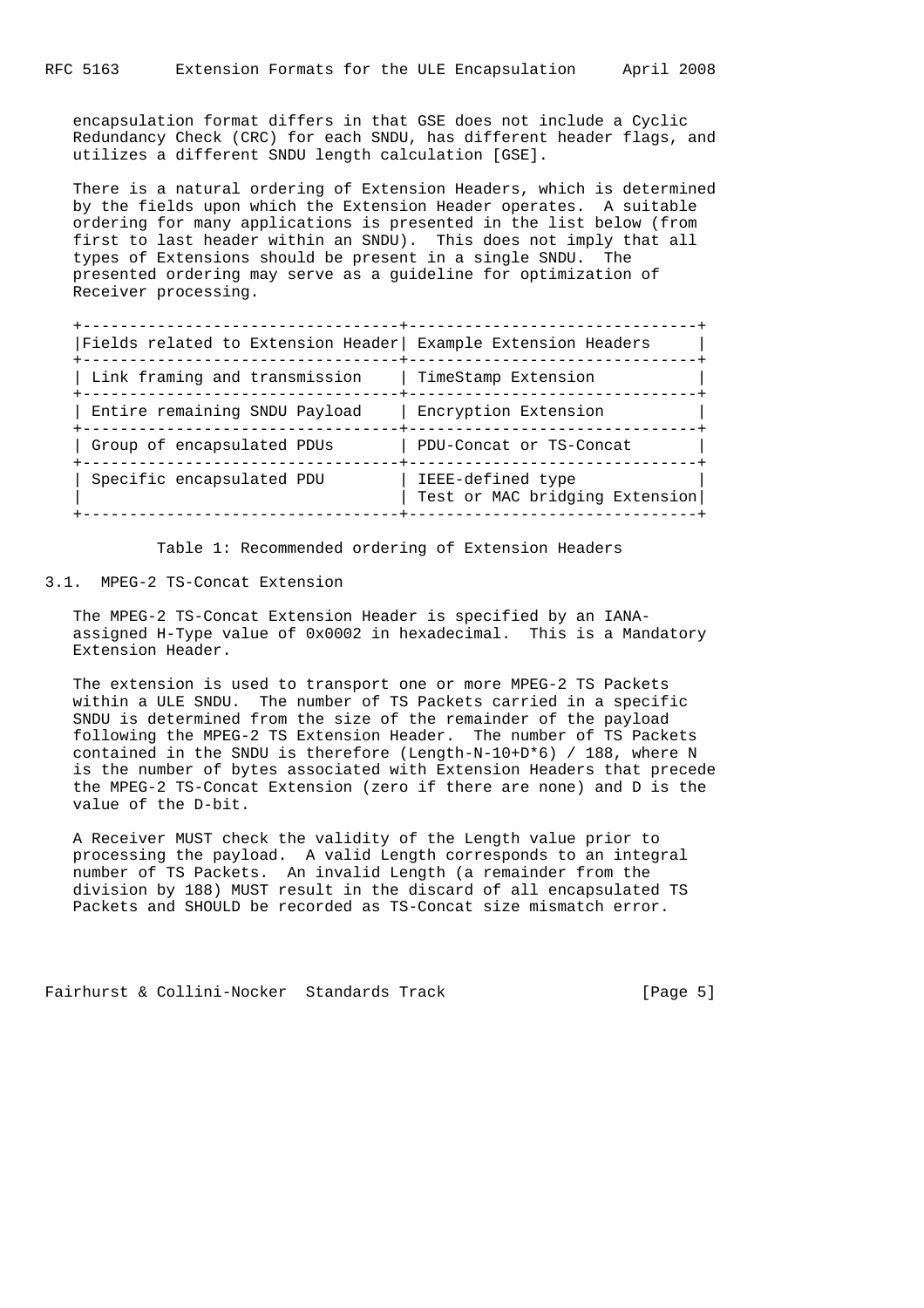0 1 2 3 4 5 6 7 8 9 0 1 2 3 4 5 6 7 8 9 0 1 2 3 4 5 6 7 8 9 0 1 +-+-+-+-+-+-+-+-+-+-+-+-+-+-+-+-+-+-+-+-+-+-+-+-+-+-+-+-+-+-+-+-+ |0| Length (15b) | Type = 0x0002 | +-+-+-+-+-+-+-+-+-+-+-+-+-+-+-+-+-+-+-+-+-+-+-+-+-+-+-+-+-+-+-+-+ Receiver Destination NPA Address (6B) + +-+-+-+-+-+-+-+-+-+-+-+-+-+-+-+-+ | | | +-+-+-+-+-+-+-+-+-+-+-+-+-+-+-+-+ | | TS-Packet 1 | = = | | +-+-+-+-+-+-+-+-+-+-+-+-+-+-+-+-+-+-+-+-+-+-+-+-+-+-+-+-+-+-+-+-+ | TS-Packet 2 (if Length > 2\*188) | = = | etc. | +-+-+-+-+-+-+-+-+-+-+-+-+-+-+-+-+-+-+-+-+-+-+-+-+-+-+-+-+-+-+-+-+ | (CRC-32) | +-+-+-+-+-+-+-+-+-+-+-+-+-+-+-+-+-+-+-+-+-+-+-+-+-+-+-+-+-+-+-+-+

Figure 1: ULE/SNDU Format for a TS-Packet Payload (D=0)

 Figure 1 illustrates the format of this Extension Header for ULE with a value D=0, which indicates the presence of an NPA address [RFC4326]. In this case, the valid payload Length for a ULE SNDU with no other extensions is (Length-10) / 188.

 The method used to define the Length in GSE differs to that of ULE. The equivalent case for GSE would result in a payload Length value of (Length-6) / 188 (Figure 2).

 0 1 2 3 4 5 6 7 8 9 0 1 2 3 4 5 6 7 8 9 0 1 2 3 4 5 6 7 8 9 0 1 +-+-+-+-+-+-+-+-+-+-+-+-+-+-+-+-+-+-+-+-+-+-+-+-+-+-+-+-+-+-+-+-+  $|S|E|0 0|$  Length (12b)  $|$  Type = 0x0002  $|$  +-+-+-+-+-+-+-+-+-+-+-+-+-+-+-+-+-+-+-+-+-+-+-+-+-+-+-+-+-+-+-+-+ Receiver Destination NPA Address (6B) + +-+-+-+-+-+-+-+-+-+-+-+-+-+-+-+-+ | | | +-+-+-+-+-+-+-+-+-+-+-+-+-+-+-+-+ | | TS-Packet 1 | = = | | +-+-+-+-+-+-+-+-+-+-+-+-+-+-+-+-+-+-+-+-+-+-+-+-+-+-+-+-+-+-+-+-+ | TS-Packet 2 (if Length > 2\*188) | = = | etc. | +-+-+-+-+-+-+-+-+-+-+-+-+-+-+-+-+-+-+-+-+-+-+-+-+-+-+-+-+-+-+-+-+

Figure 2: GSE/SNDU Format for a TS-Packet Payload (LT=00)

Fairhurst & Collini-Nocker Standards Track [Page 6]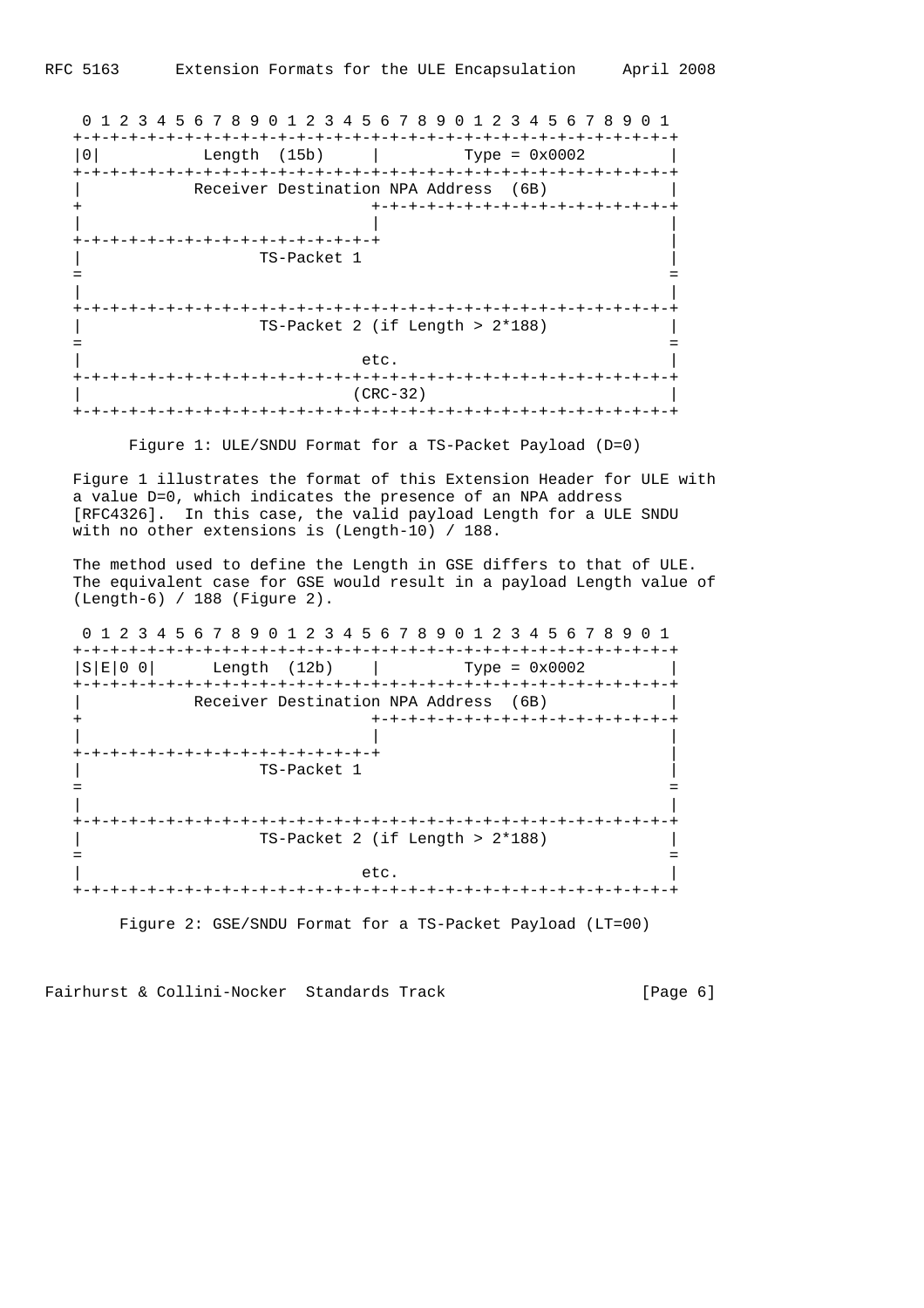Fragmented GSE SNDUs are protected by a CRC-32 carried in the final fragment. After reassembly, this CRC-32 is removed and the resulting SNDU carries a Total Length field. The fields labeled S and E are defined by [GSE] and contain control flags used by the GSE link layer. The Label Type (LT) field specifies the presence and format of the GSE label. The LT field is only specified for the first fragment (or a non-fragmented) GSE SNDU (i.e., when S=1).

 In ULE, a value of D=1 is also permitted and indicates the absence of an NPA address (Figure 3). A similar format is supported in GSE.

0  $1$  2 3 0 1 2 3 4 5 6 7 8 9 0 1 2 3 4 5 6 7 8 9 0 1 2 3 4 5 6 7 8 9 0 1 +-+-+-+-+-+-+-+-+-+-+-+-+-+-+-+-+-+-+-+-+-+-+-+-+-+-+-+-+-+-+-+-+ |1| Length (15b) | Type = 0x0002 | +-+-+-+-+-+-+-+-+-+-+-+-+-+-+-+-+-+-+-+-+-+-+-+-+-+-+-+-+-+-+-+-+ | TS-Packet 1 | = = | | +-+-+-+-+-+-+-+-+-+-+-+-+-+-+-+-+-+-+-+-+-+-+-+-+-+-+-+-+-+-+-+-+ | TS-Packet 2 (if Length > 2\*188) | = = | etc. | +-+-+-+-+-+-+-+-+-+-+-+-+-+-+-+-+-+-+-+-+-+-+-+-+-+-+-+-+-+-+-+-+ | (CRC-32) | +-+-+-+-+-+-+-+-+-+-+-+-+-+-+-+-+-+-+-+-+-+-+-+-+-+-+-+-+-+-+-+-+

Figure 3: ULE/SNDU Format for a TS-Packet Payload (D=1)

 The TS-Concat extension may be used to transport one or more MPEG-2 TS Packets of arbitrary content, interpreted according to [ISO- MPEG2]. One expected use is for the transmission of MPEG-2 SI/PSI signalling [RFC4259].

 NULL TS Packets [ISO-MPEG2] SHOULD NOT be sent using this encapsulation. To reduce transmission overhead and processing, an Encapsulator SHOULD specify a maximum period of time that it can wait before sending all queued TS Packets. This is known as the TS Packing Threshold. This value MUST be bounded and SHOULD be configurable in the Encapsulator. A larger value can improve efficiency, but incurs higher jitter and could increase the probability of corruption. If additional TS Packets are NOT received within the TS Packing Threshold, the Encapsulator MUST immediately send any queued TS Packets.

 The use of this format to transfer MPEG-2 clock references (e.g., a Network Clock Reference, NCR) over ULE/GSE framing raises timing considerations at the encapsulation gateway, including the need to

Fairhurst & Collini-Nocker Standards Track [Page 7]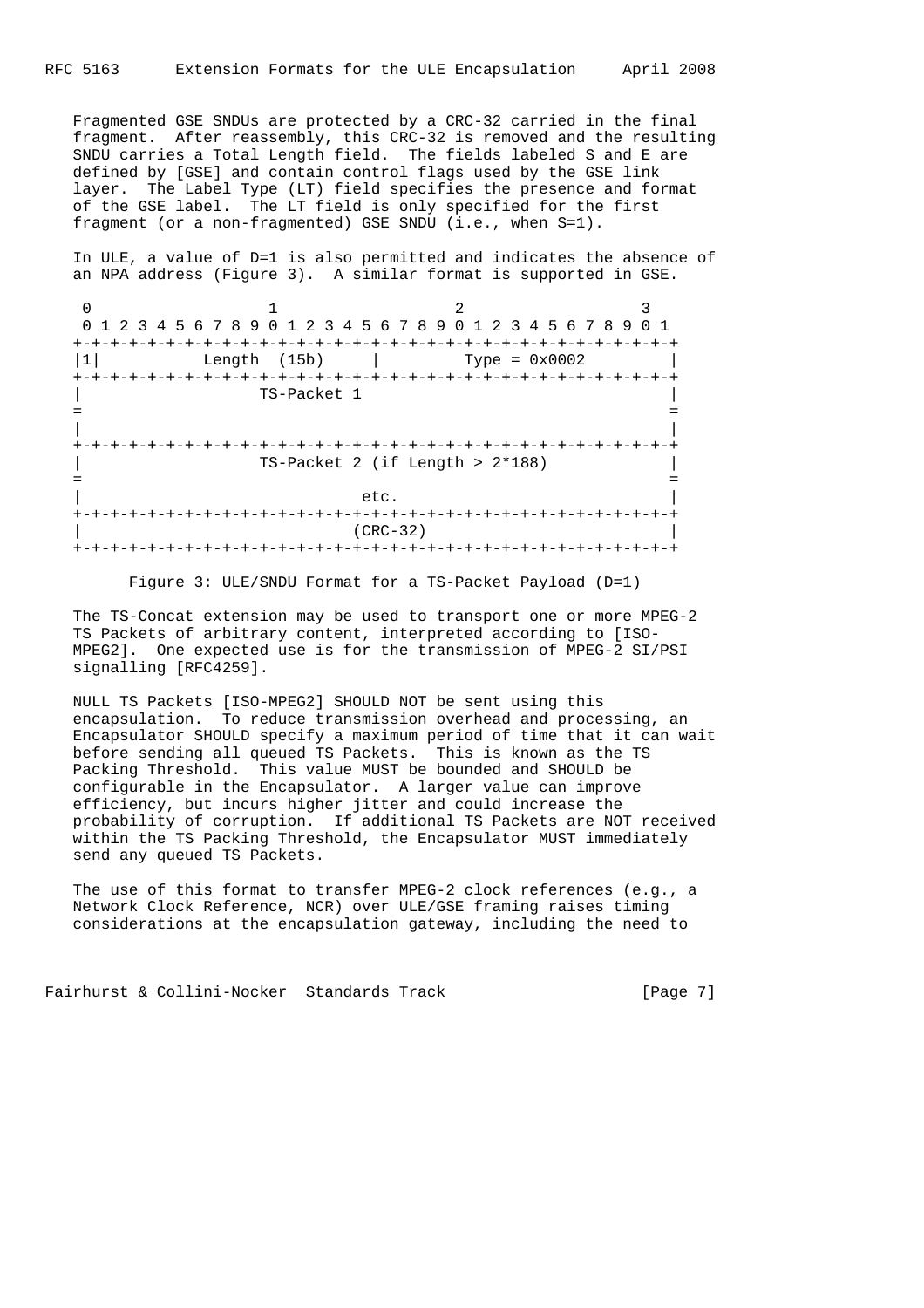update/modify the timing information prior to transmission by the physical layer. These issues are not considered here, but this operation may be simplified in GSE by ensuring that all SNDUs that carry this Extension Header are placed before other data within the BBFrame DataField [GSE].

 This document does not specify how TS Packets are to be handled at the Receiver. However, it notes:

- \* A Receiver needs to consistently associate all TS Packets in a Stream with one TS Logical Channel (Stream). If an Encapsulator transmits more than one Stream of TS Packets each encapsulated at a different level or with a different NPA address, a Receiver needs to ensure that each is independently demultiplexed as a separate Stream (Section 3.2 [RFC4259]).
- \* If an Encapsulator transmits service information encapsulated at different levels or with different NPA addresses, the Receivers need to ensure each Stream is related to the corresponding SI table information (if any). A RECOMMENDED way to reduce signaling interactions is to ensure each PID value uniquely identifies a Stream within a TS Multiplex carrying ULE and also any TS Packets encapsulated by a ULE/GSE Stream.

 The need for consistency in the use of PIDs and the related service information is described in section 4.2 of [RFC4947].

# 3.2. PDU-Concat Extension

 The PDU-Concat Extension Header is specified by an IANA-assigned H-Type value of 0x0003 in hexadecimal. This is a Mandatory Next- Header Extension. It enables a sequence of (usually short) PDUs to be sent within a single SNDU Payload.

 The base header contains the Length of the entire SNDU. This carries the value of the combined length of all PDUs to be encapsulated, including each set of encapsulation headers. The base header MAY be followed by one or more additional Extension Headers that precede the PDU-Concat Extension Header. These Extension Headers (e.g., a TimeStamp Extension) apply to the composite concatenated PDU.

 The Extension Header also contains a 16-bit ULE Type field describing the encapsulated PDU, PDU-Concat-Type. Although any Type value specified in the ULE Next-Header Registry (including Extension Header Types) may be assigned to the encapsulated PDU (except the recursive use of a PDU-Concat type), all concatenated PDUs MUST have a common ULE Type (i.e., all concatenated PDUs passed by the network layer

Fairhurst & Collini-Nocker Standards Track [Page 8]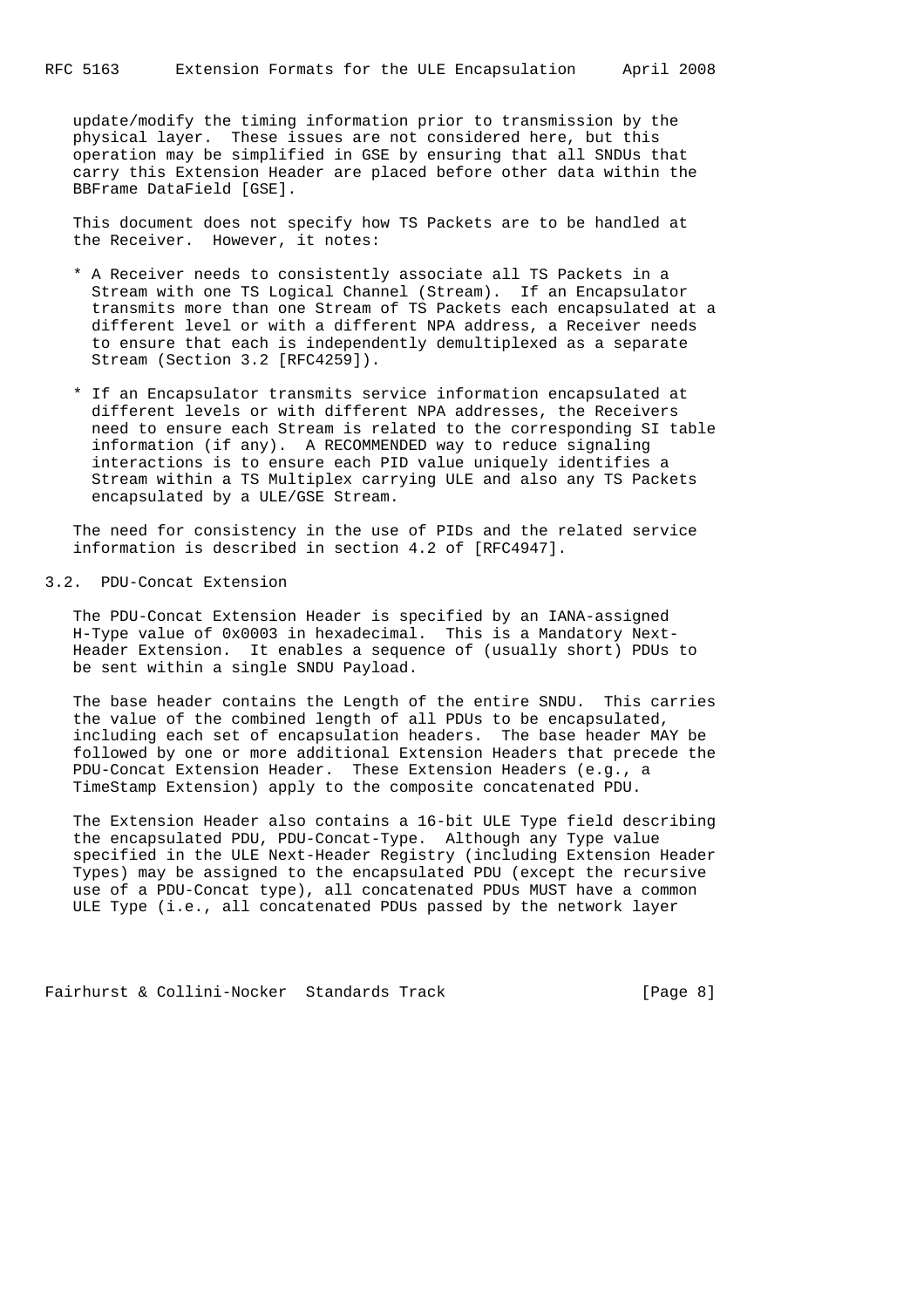must be associated with the same Type value). This simplifies the receiver design, and reduces the transmission overhead for common use cases.

 Each PDU is prefixed by its length in bytes (shown in the following diagrams as PDU-x-Length for the xth PDU). Encapsulated PDUs are of arbitrary length (in bytes) and are not necessarily aligned to 16-bit or 32-bit boundaries within the SNDU (as shown in the figures 4, 5, and 6). The most significant bit of the first byte is reserved, R, and this specification requires that this MUST be set to zero. Receivers MUST ignore the value of the R bit. The length of each PDU MUST be less than 32758 bytes, but will generally be much smaller.

 When the SNDU header indicates the presence of an SNDU Destination Address field (i.e., D=0 in ULE), a Network Point of Attachment, NPA, field directly follows the fourth byte of the SNDU header. NPA destination addresses are 6 byte numbers, normally expressed in hexadecimal, used to identify the Receiver(s) in a transmission network that should process a received SNDU. When present, the Receiver MUST associate the same specified MAC/NPA address with all PDUs within the SNDU Payload. This MAC/NPA address MUST also be forwarded with each PDU, if required by the forwarding interface.

0 1 2 3 4 5 6 7 8 9 0 1 2 3 4 5 6 7 8 9 0 1 2 3 4 5 6 7 8 9 0 1

| $\Omega$       | Length (15b)                                            |         | $Type = 0x0003$                                                            |
|----------------|---------------------------------------------------------|---------|----------------------------------------------------------------------------|
|                |                                                         |         | Receiver Destination NPA Address (6B)<br>+-+-+-+-+-+-+-+-+-+-+-+-+-+-+-+-+ |
|                |                                                         |         | PDU-Concat-Type                                                            |
| R <sub>1</sub> | PDU-1-Length (15b)                                      |         |                                                                            |
|                | +-+-+-+-+-+-+-+-+-+-+-+-+-+-+-+-+-                      | $PDU-1$ |                                                                            |
| R <sub>1</sub> | PDU-2-Length (15b)<br>+-+-+-+-+-+-+-+-+-+-+-+-+-+-+-+-+ |         |                                                                            |
|                |                                                         | $PDU-2$ |                                                                            |
|                |                                                         |         | More PDUs as required                                                      |
|                |                                                         |         |                                                                            |
|                |                                                         |         | $(CRC-32)$                                                                 |

Figure 4: ULE/SNDU Format for a PDU-Concat Payload (D=0)

Fairhurst & Collini-Nocker Standards Track [Page 9]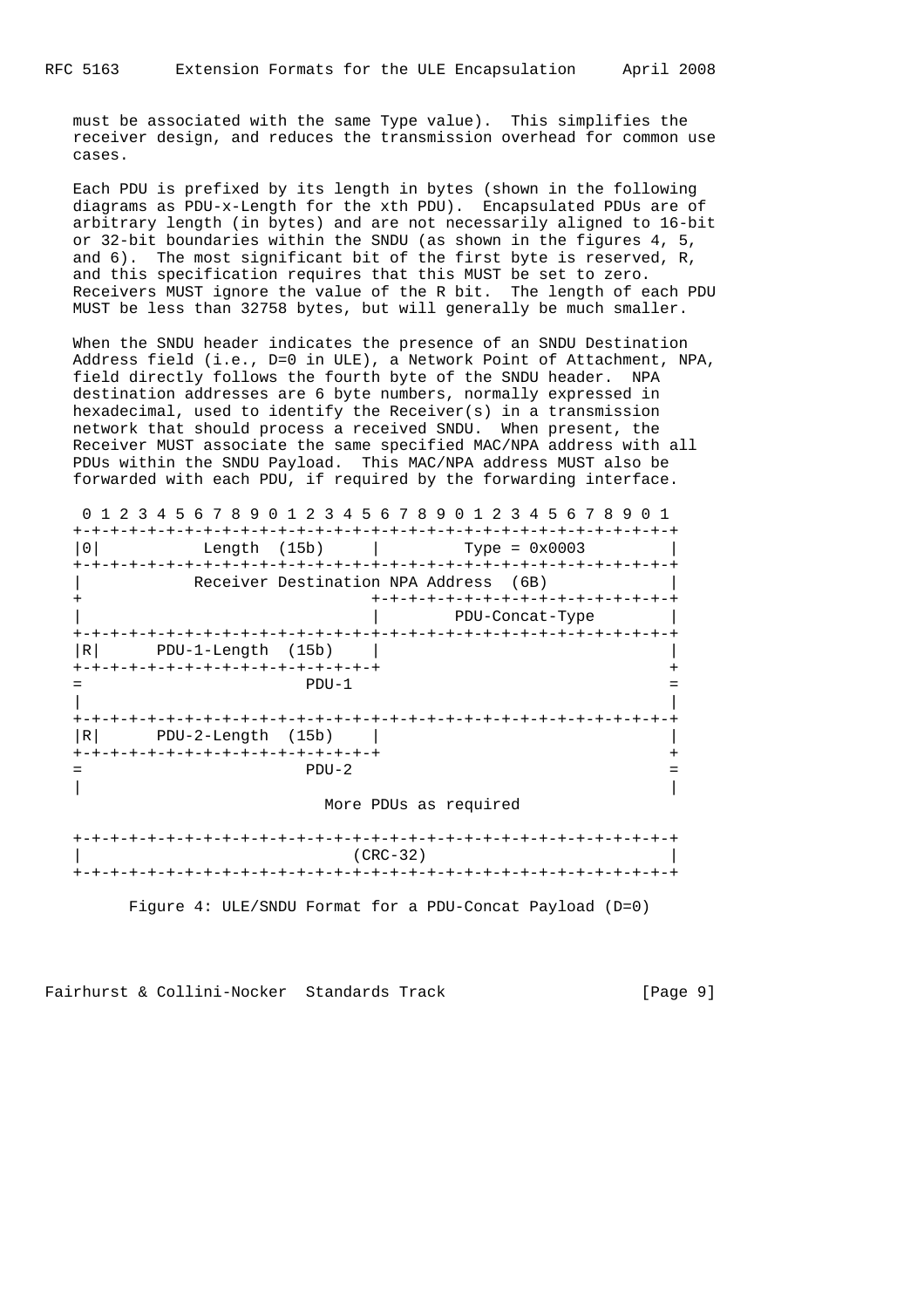0 1 2 3 4 5 6 7 8 9 0 1 2 3 4 5 6 7 8 9 0 1 2 3 4 5 6 7 8 9 0 1 +-+-+-+-+-+-+-+-+-+-+-+-+-+-+-+-+-+-+-+-+-+-+-+-+-+-+-+-+-+-+-+-+  $|S|E|0 0|$  Length (12b)  $|$  Type = 0x0003 +-+-+-+-+-+-+-+-+-+-+-+-+-+-+-+-+-+-+-+-+-+-+-+-+-+-+-+-+-+-+-+-+ Receiver Destination NPA Address (6B) + +-+-+-+-+-+-+-+-+-+-+-+-+-+-+-+-+ | | PDU-Concat-Type | +-+-+-+-+-+-+-+-+-+-+-+-+-+-+-+-+-+-+-+-+-+-+-+-+-+-+-+-+-+-+-+-+ |R| PDU-1-Length (15b) | | +-+-+-+-+-+-+-+-+-+-+-+-+-+-+-+-+ +  $=$   $PDU-1$   $=$  | | +-+-+-+-+-+-+-+-+-+-+-+-+-+-+-+-+-+-+-+-+-+-+-+-+-+-+-+-+-+-+-+-+  $|R|$  PDU-2-Length (15b)  $|$  +-+-+-+-+-+-+-+-+-+-+-+-+-+-+-+-+ +  $=$   $PDU-2$   $=$  | | More PDUs as required

+-+-+-+-+-+-+-+-+-+-+-+-+-+-+-+-+-+-+-+-+-+-+-+-+-+-+-+-+-+-+-+-+

Figure 5: GSE/SNDU Format for a PDU-Concat Payload (LT=00)

 When the SNDU header indicates the absence of an SNDU Destination Address field (i.e., D=1 in ULE), all encapsulated PDUs MUST be processed as if they had been received without an NPA address.

 The value of D in the ULE header indicates whether an NPA/MAC address is in use [RFC4326]. A similar format is supported in GSE (using the LT field).

Fairhurst & Collini-Nocker Standards Track [Page 10]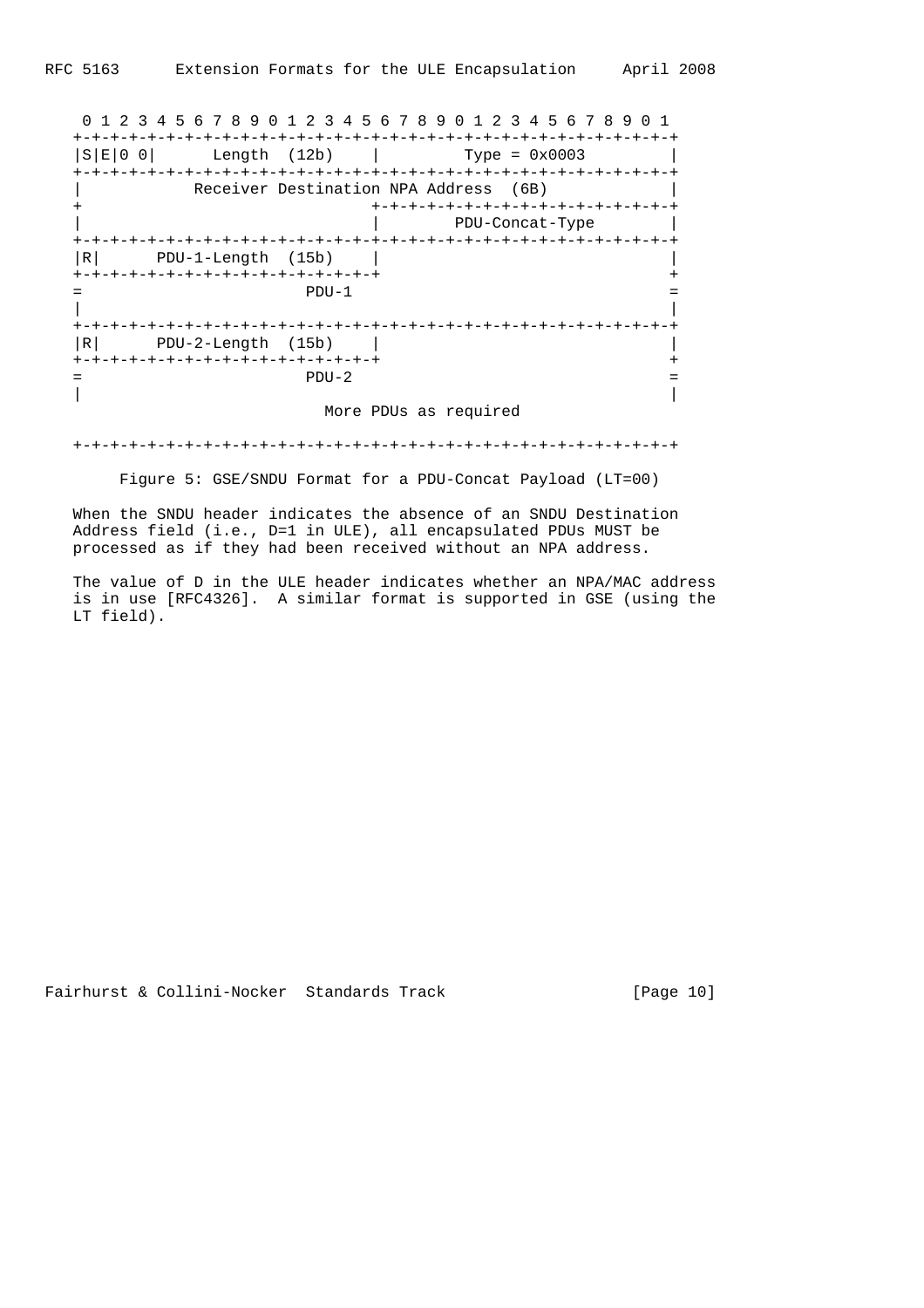0 1 2 3 4 5 6 7 8 9 0 1 2 3 4 5 6 7 8 9 0 1 2 3 4 5 6 7 8 9 0 1 +-+-+-+-+-+-+-+-+-+-+-+-+-+-+-+-+-+-+-+-+-+-+-+-+-+-+-+-+-+-+-+-+ |1| Length (15b) | Type = 0x0003 | +-+-+-+-+-+-+-+-+-+-+-+-+-+-+-+-+-+-+-+-+-+-+-+-+-+-+-+-+-+-+-+-+ | PDU-Concat-Type |R| PDU-1-Length (15b) | +-+-+-+-+-+-+-+-+-+-+-+-+-+-+-+-+-+-+-+-+-+-+-+-+-+-+-+-+-+-+-+-+  $=$   $PDU-1$   $=$  | | +-+-+-+-+-+-+-+-+-+-+-+-+-+-+-+-+-+-+-+-+-+-+-+-+-+-+-+-+-+-+-+-+ |R| PDU-2-Length (15b) | | +-+-+-+-+-+-+-+-+-+-+-+-+-+-+-+-+ +  $=$   $PDU-2$   $=$  | | More PDUs as required +-+-+-+-+-+-+-+-+-+-+-+-+-+-+-+-+-+-+-+-+-+-+-+-+-+-+-+-+-+-+-+-+ | (CRC-32) | +-+-+-+-+-+-+-+-+-+-+-+-+-+-+-+-+-+-+-+-+-+-+-+-+-+-+-+-+-+-+-+-+

Figure 6: ULE/SNDU Format for a PDU-Concat Payload (D=1)

 To reduce transmission overhead and processing, an Encapsulator SHOULD specify a maximum period of time it will wait before sending a Concatenated PDU. This is known as the PDU Packing Threshold. This value MUST be bounded and SHOULD be configurable in the Encapsulator. A larger value can improve efficiency, but incurs higher jitter and could increase the probability of corruption. If additional PDUs are NOT received within the PDU Packing Threshold, the Encapsulator MUST immediately send all queued PDUs.

 The Receiver processes this Extension Header by verifying that it supports the specified PDU-Concat Type (unsupported Types MUST be discarded, but the receiver SHOULD record a PDU-Type error [RFC4326]). It then extracts each encapsulated PDU in turn. The Receiver MUST verify the Length of each PDU. It MUST also ensure that the sum of the Lengths of all processed PDUs equals the Length specified in the SNDU base header. A Receiver SHOULD discard the whole SNDU if the total and PDU sizes are not consistent and this

Fairhurst & Collini-Nocker Standards Track [Page 11]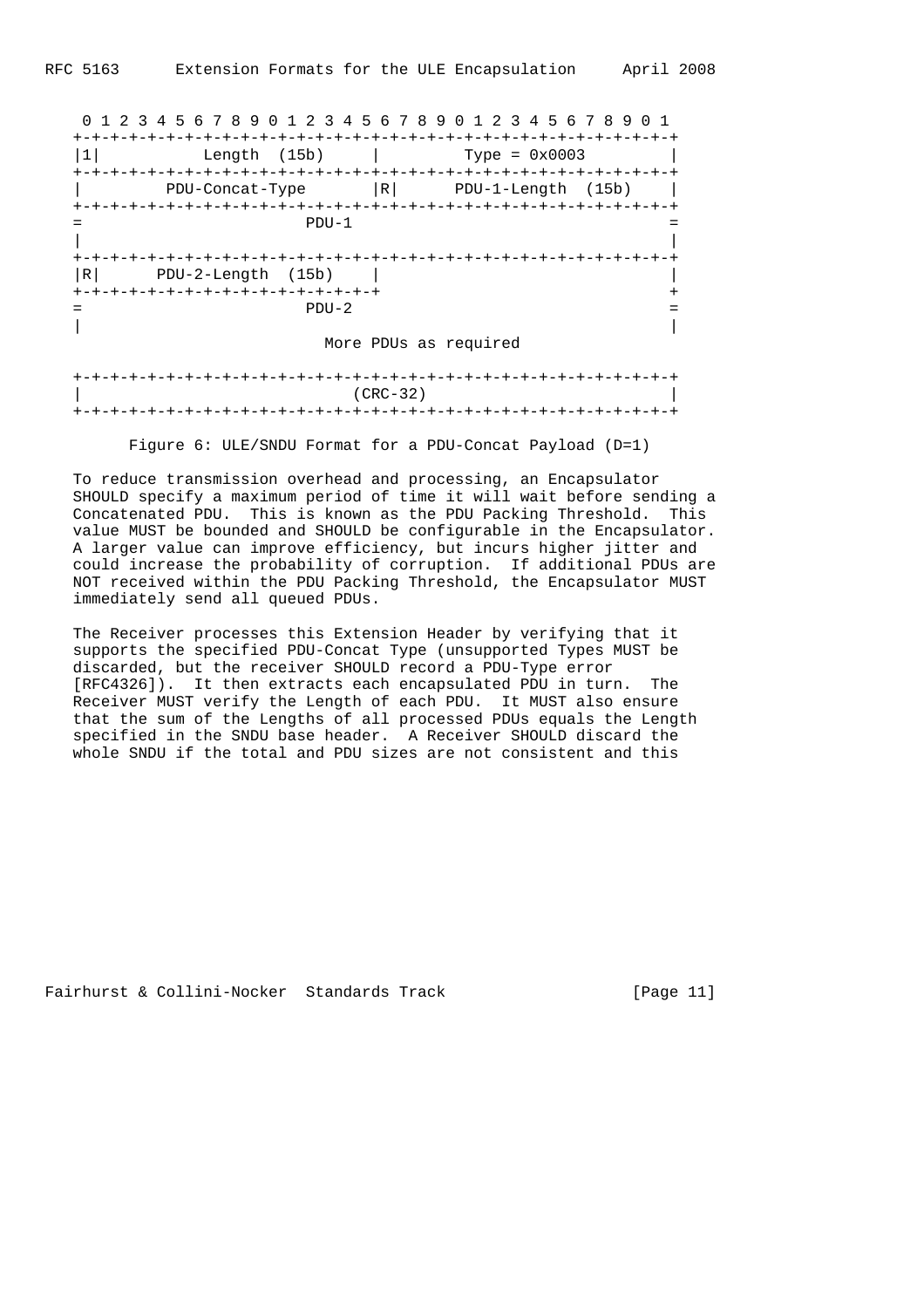event SHOULD be recorded as a PDU-Concat size mismatch error. A receiver MUST NOT forward a partial PDU with an indicated PDU-Length greater than the number of unprocessed bytes remaining in the SNDU payload field.

## 3.3. TimeStamp Extension

 The TimeStamp Extension Header is an Optional Extension Header that permits an Encapsulator to add a TimeStamp field to an SNDU. The TimeStamp Extension Header is specified by the IANA-assigned H-Type value of 257 decimal. This extension is an Optional Extension Header ([RFC4326], Section 5).

 This extension is designed to support monitoring and measurement of the performance of a link to indicate the quality of an operational ULE link. This may be useful for GSE links (e.g., where significant complexity exists in the scheduling provided by the lower layers). Possible uses of this extension include:

- \* Validation of in-sequence ordering per Logical Channel
- \* Measurement of one-way delay (when synchronized with the sender)
- \* Measurement of PDU Jitter introduced by the link
- \* Measurement of PDU loss (with additional information from sender)

 Figure 7 shows the format of this extension with a HLEN value of 3 indicating a TimeStamp of length 4B with a Type field (there is no implied byte-alignment).

|      |              | $\overline{\phantom{a}}$ |  |
|------|--------------|--------------------------|--|
| 0x03 | 0x01         | TimeStamp HI             |  |
|      | TimeStamp LO | Type                     |  |

Figure 7: Format of the 32-bit TimeStamp Extension Header

 The extension carries a 32-bit value (TimeStamp HI plus TimeStamp LO). The specified resolution is 1 microsecond. The value therefore indicates the number of 1-microsecond ticks past the hour in Universal Time when the PDU was encapsulated. This value may be earlier than the time of transmission, due for example to Packing, queuing, and other Encapsulator processing. The value is right justified to the 32-bit field. Systems unable to insert TimeStamps at the specified resolution MUST pad the unused least-significant bits with a value of zero.

Fairhurst & Collini-Nocker Standards Track [Page 12]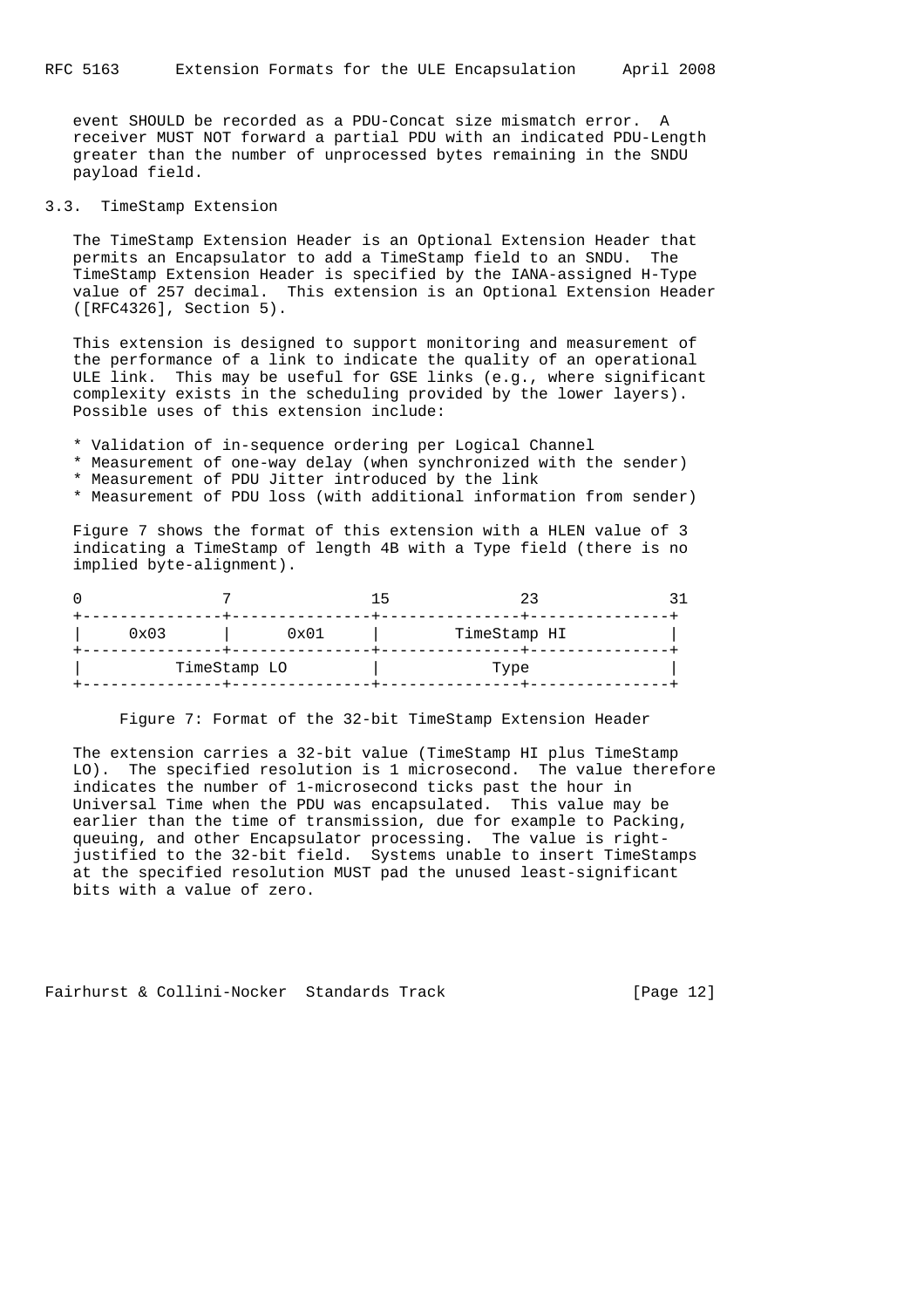The last two bytes carry a 16-bit Type field that indicates the type of payload carried in the SNDU or the presence of a further Next- Header ([RFC4326], Section 4.4).

 Receivers MAY process the TimeStamp when the PDU encapsulation is removed. Receivers that do not implement, or do not wish to process, the TimeStamp Extension MAY skip this Extension Header. Receivers MUST continue to process the remainder of the SNDU, forwarding the encapsulated PDU.

4. IANA Considerations

 IANA has assigned three new Next-Header Type values from the IANA ULE Next-Header Registry. These options are defined for specific use cases envisaged by GSE, but are compatible with ULE.

 The following assignments have been made in this document and registered by IANA:

| Type     | Name                    |         | Reference                  |
|----------|-------------------------|---------|----------------------------|
| 2:<br>3: | TS-Concat<br>PDU-Concat |         | Section 3.1<br>Section 3.2 |
| Type     | Name                    | $H-LEN$ | Reference                  |
| 257:     | TimeStamp               |         | Section 3.3                |

 The TS-Concat Extension is a Mandatory next-type Extension Header, specified in Section 3.1 of this document. The value of this next header is defined by an IANA assigned H-Type value of 0x0002.

 The PDU-Concat Extension is a Mandatory next-type Extension Header specified in Section 3.2 of this document. The value of this next header is defined by an IANA assigned H-Type value of 0x0003.

 The TimeStamp Extension is an Optional next-type Extension Header specified in Section 3.3 of this document. The value of this next header is defined by an IANA assigned H-Type value of 257 decimal. This documents defines the format for an HLEN value of 0x3.

5. Acknowledgments

 The authors gratefully acknowledge the inputs, comments, and assistance offered by the members of the DVB-GBS ad hoc group on DVB-S2 encapsulation, in particular contributions on DVB-S2 transmission aspects from Rita Rinaldo, Axel Jahn, and Ulrik De Bie.

Fairhurst & Collini-Nocker Standards Track [Page 13]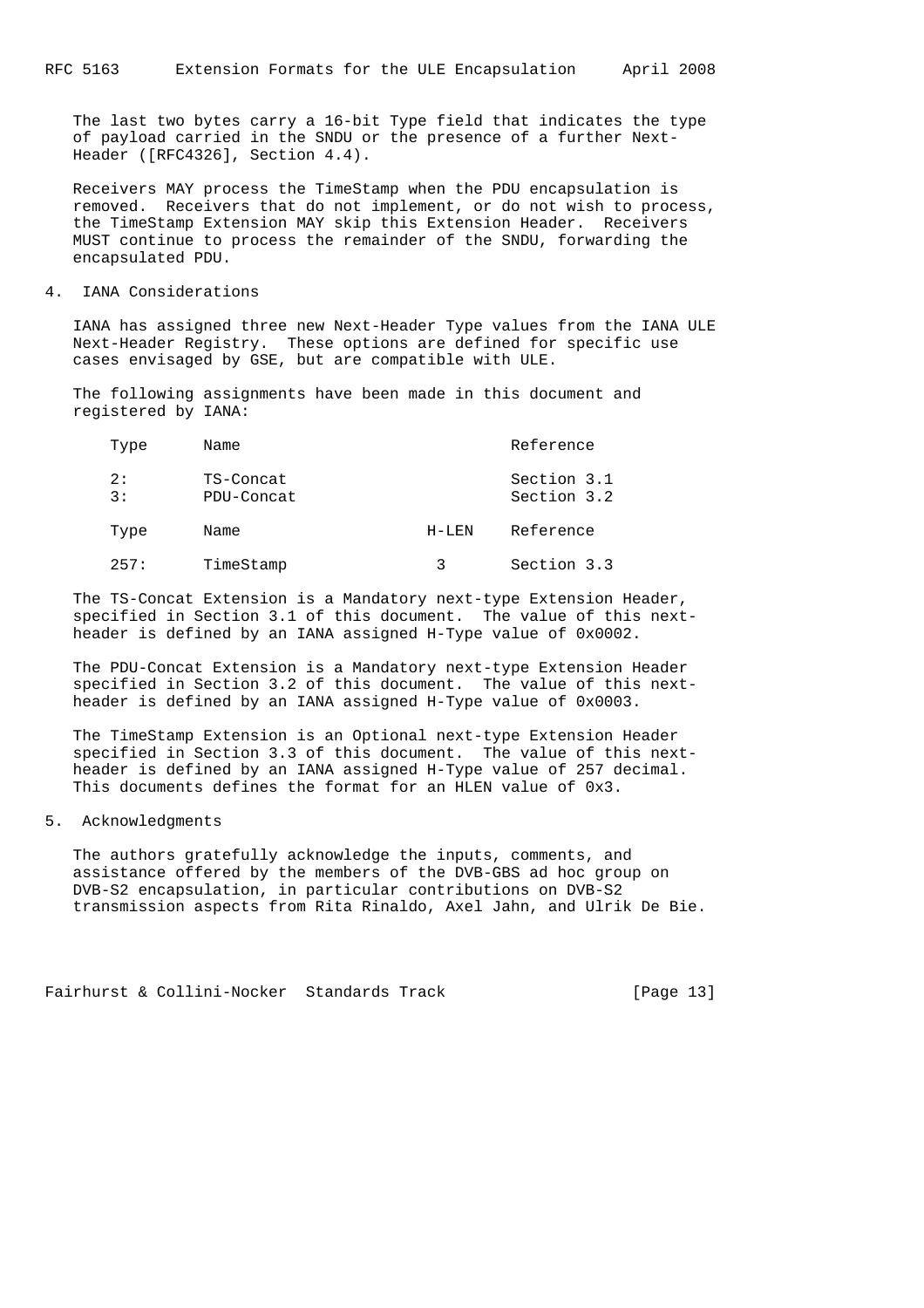Juan Cantillo provided a significant contribution to the informative appendix. The authors thank Christian Praehauser for his insight and contribution on Extension Header processing issues.

## 6. Security Considerations

 Security considerations for ULE are described in [RFC4326], and further information on security aspects of using ULE are described in the security considerations of [RFC4259] and [Sec-Req].

 An attacker that is able to inject arbitrary TS Packets in a ULE or GSE Stream may modify layer 2 signalling information transmitted by the MPEG-2 TS-Concat extension. Since this attack requires access to the link and/or layer 2 equipment, such an attack could also directly attack signalling information sent as native TS Packets (not encapsulated by ULE/GSE). Security issues relating to the transmission and interpretation of layer 2 signalling information (including Address Resolution) within a TS Multiplex are described in [RFC4947]. The use of security mechanisms to protect the MPEG-2 signalling information is discussed by [Sec-Req].

#### 7. References

## 7.1. Normative References

- [RFC2119] Bradner, S., "Key words for use in RFCs to Indicate Requirement Levels", BCP 14, RFC 2119, March 1997.
- [RFC4326] Fairhurst, G. and B. Collini-Nocker, "Unidirectional Lightweight Encapsulation (ULE) for Transmission of IP Datagrams over an MPEG-2 Transport Stream (TS)", RFC 4326, December 2005.
- [GSE] TS 102 606 "Digital Video Broadcasting (DVB); Generic Stream Encapsulation (GSE) Protocol, "European Telecommunication Standards, Institute (ETSI), 2007.

#### 7.2. Informative References

 [ETSI-S2] EN 302 307, "Digital Video Broadcasting (DVB); Second generation framing structure, channel coding and modulation systems for Broadcasting, Interactive Services, News Gathering and other broadband satellite applications", European Telecommunication Standards Institute (ETSI).

Fairhurst & Collini-Nocker Standards Track [Page 14]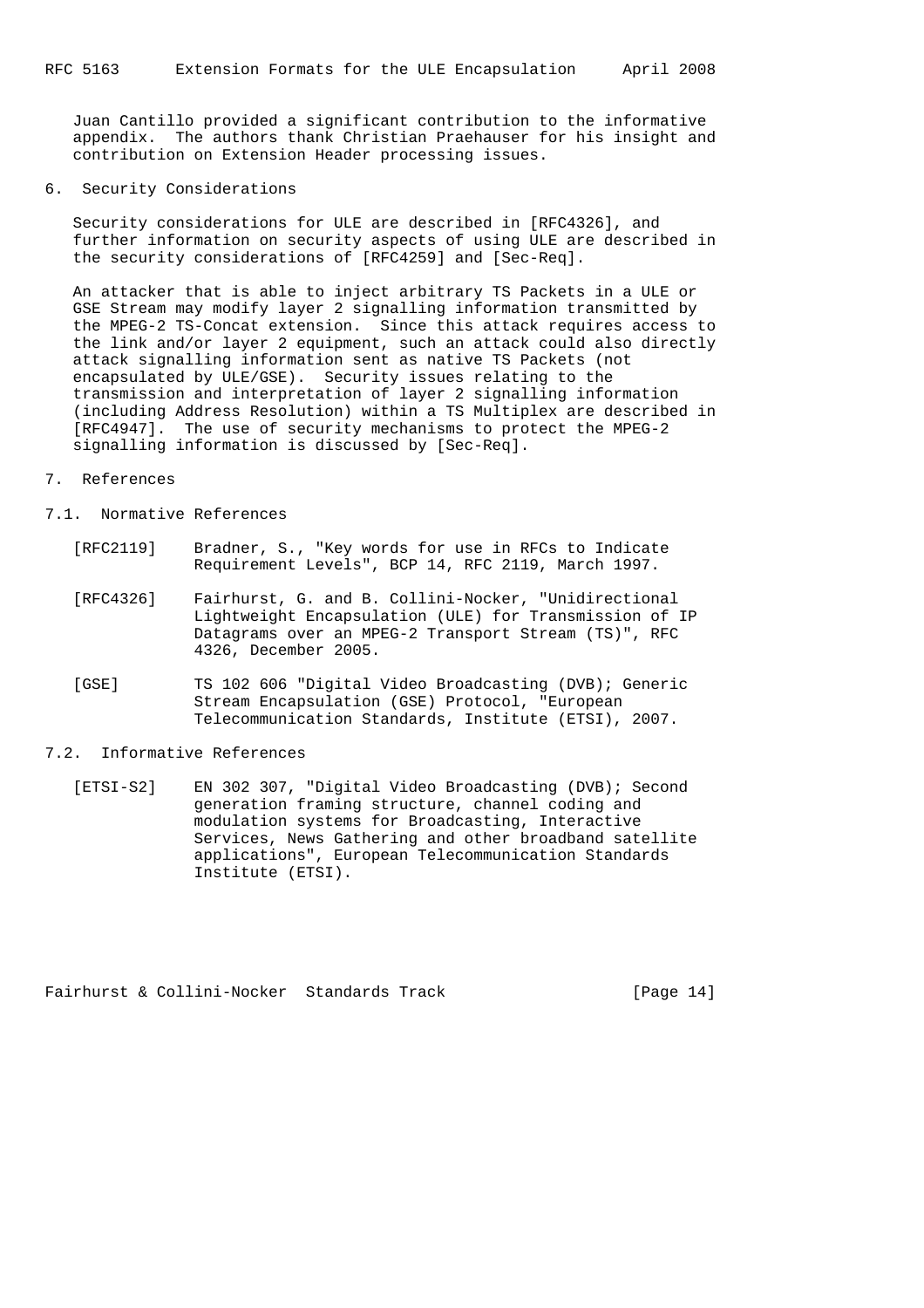RFC 5163 Extension Formats for the ULE Encapsulation April 2008

- [S2-REQ] Cantillo, J. and J. Lacan, "A Design Rationale for Providing IP Services over DVB-S2 Links", Work in Progress, December 2006.
- [Sec-Req] Cruickshank, H., Iyengar, S., and P. Pillai, "Security requirements for the Unidirectional Lightweight Encapsulation (ULE) protocol", Work in Progress, November 2007.
- [IEEE-802.3] "Local and metropolitan area networks Specific requirements Part 3: Carrier sense multiple access with collision detection (CSMA/CD) access method and physical layer specifications", IEEE 802.3, IEEE Computer Society, (also ISO/IEC 8802-3), 2002.
- [ISO-MPEG2] ISO/IEC DIS 13818-1:2000, "Information Technology; Generic Coding of Moving Pictures and Associated Audio Information Systems", International Organization for Standardization (ISO), 2000.
- [RFC4259] Montpetit, M.-J., Fairhurst, G., Clausen, H., Collini- Nocker, B., and H. Linder, "A Framework for Transmission of IP Datagrams over MPEG-2 Networks", RFC 4259, November 2005.
- [RFC4947] Fairhurst, G. and M. Montpetit, "Address Resolution Mechanisms for IP Datagrams over MPEG-2 Networks", RFC 4947, July 2007.

Fairhurst & Collini-Nocker Standards Track [Page 15]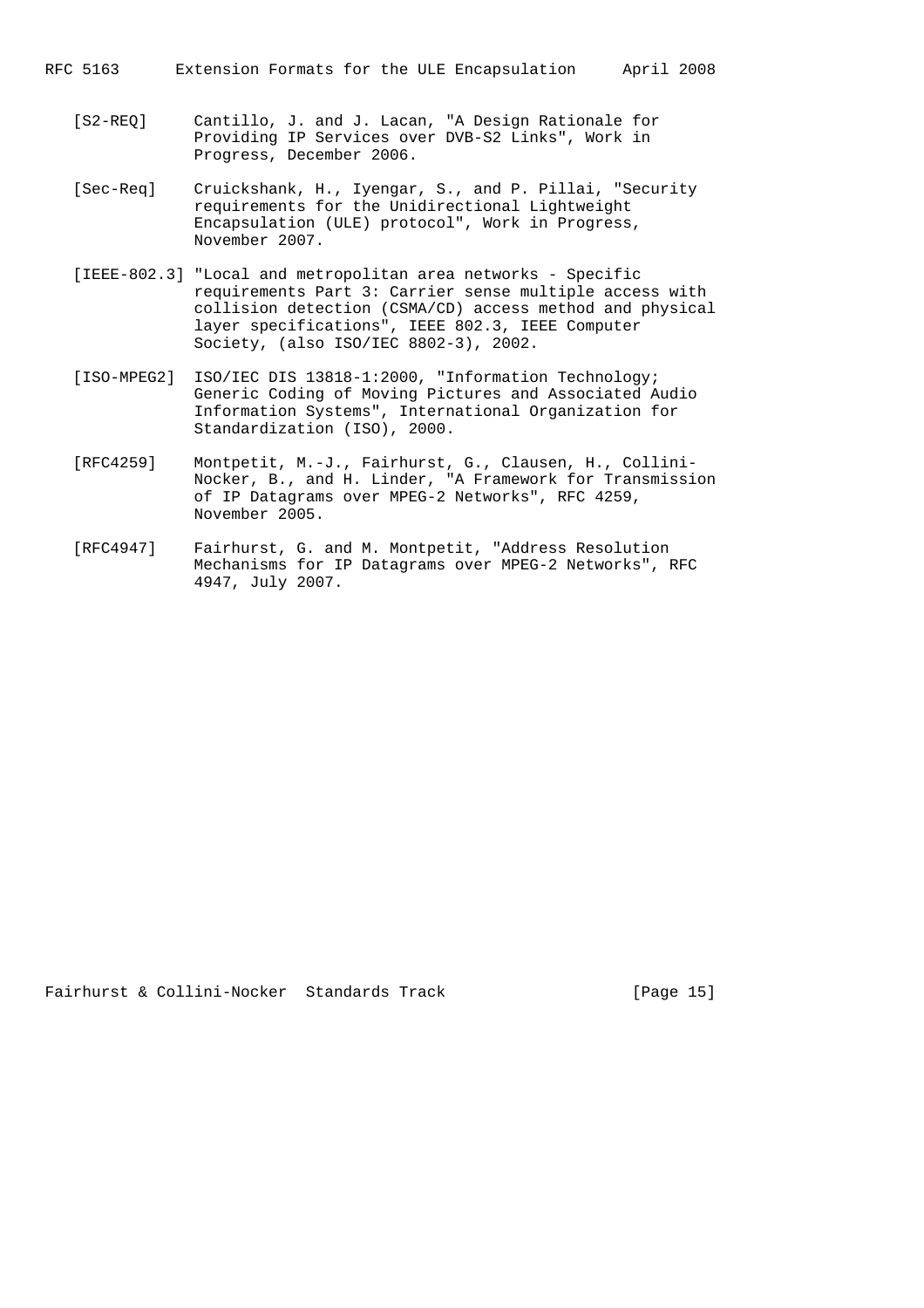Appendix A. The Second-Generation DVB Transmission Specifications

 This section provides informative background to the network-layer requirements of the second-generation DVB Transmission Specifications. The second-generation waveforms specified by the Digital Video Broadcasting project offer two main enhancements. First, more efficient physical-layer methods that employ higher-order modulation with stronger FEC and permit adaptive coding and modulation response to changes in traffic and propagation conditions. Second, at the link layer, they offer greater flexibility in framing. Support is provided for a range of stream formats including the classical Transport Stream (TS) [RFC4259]. In addition, a new method called Generic Stream (GS) (or the Generic Mode) is supported. A GS can be packetized or continuous and is intended to provide native transport of other network-layer services. One such method is that provided by the Generic Stream Encapsulation (GSE) [GSE].

 For example, the DVB-S2 [ETSI-S2] transmission link sequentially multiplexes a series of baseband frames (BBFrames). Each BBFrame comprises a fixed-size 10B header and a payload. The payload carries a DataField and uses padding to fill any unused space. A stream comprises a sequence of BBFrames associated with an Input Stream Identifier (ISI) that is carried in the header of each BBFrame. The simplest scheme uses a single stream (with just one ISI value), but multiple streams are permitted. The BBFrames forming a stream may be of variable size (selected from a set of allowed sizes), and must use the same stream format (i.e., TS or GSE). Each stream represents an independent link with independent address resolution [RFC4947].

 GSE provides functions that are equivalent to those of the Unidirectional Lightweight Encapsulation (ULE) [RFC4326]. It supports the transmission of IP packets and other network-layer protocols. The network-layer interface resembles that of ULE, where it adopts common mechanisms for a Length field, a 16-bit Type field, and support for Extension Headers. As in ULE, GSE permits multiple address formats, indicated by the LT field (functionally equivalent to the D field in ULE). The default addressing mode uses a 6-byte NPA and a suppressed NPA address (functionally equivalent to D=1 in ULE).

 GSE also provides more flexible fragmentation at the interface to the physical layer (using the S and E flags). This adapts the SNDUs to a variable-sized link-layer frame, and reflects the more complex requirements in terms of fragmentation and assembly that arise when using point-to-multipoint adaptive physical layers. The integrity of a reassembled SNDU is validated using a CRC-32 in the last fragment for the corresponding PDU.

Fairhurst & Collini-Nocker Standards Track [Page 16]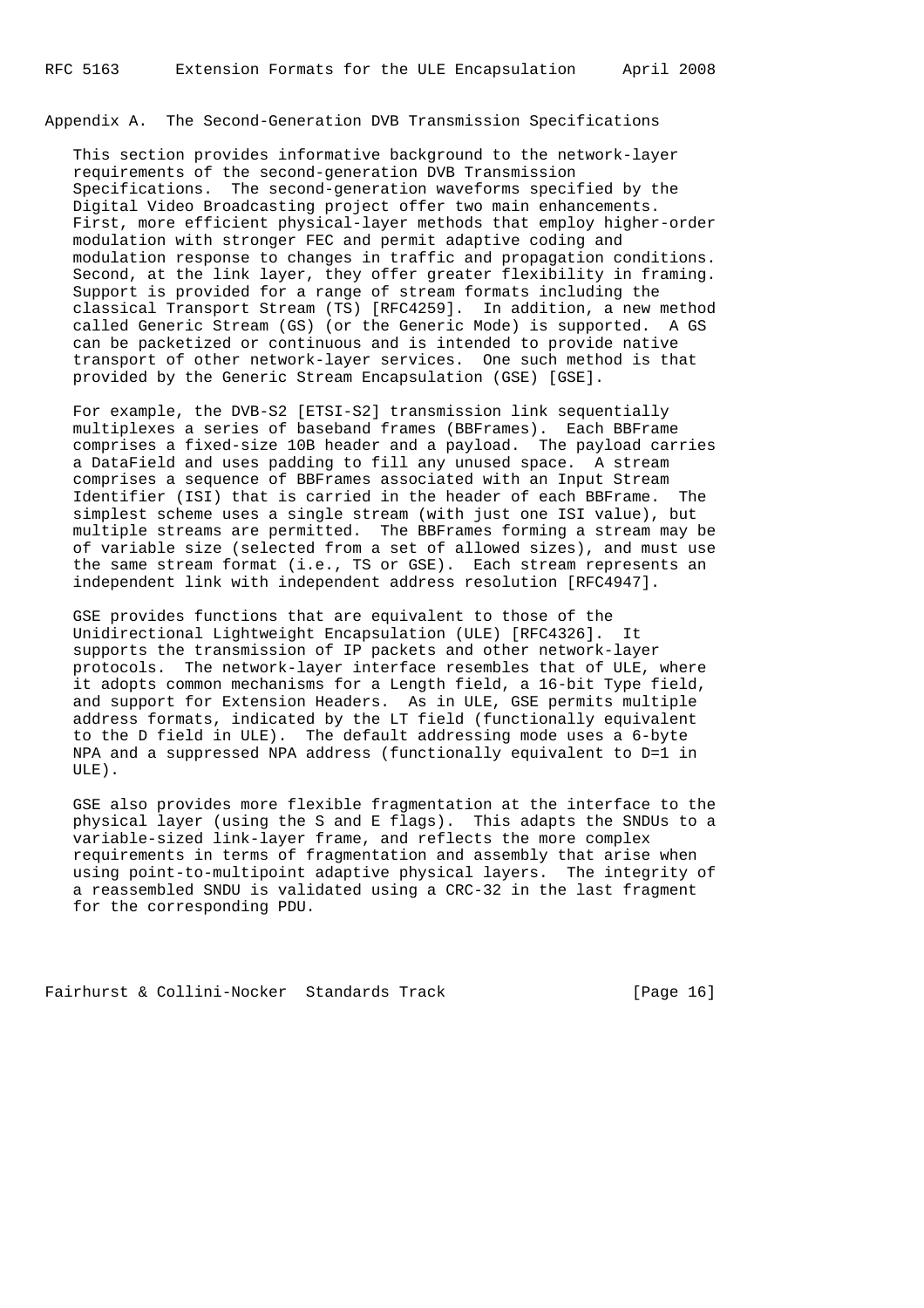Authors' Addresses

 Godred Fairhurst School of Engineering, University of Aberdeen, Aberdeen, AB24 3UE UK EMail: gorry@erg.abdn.ac.uk URI: http://www.erg.abdn.ac.uk/users/gorry

 Bernhard Collini-Nocker Department of Computer Sciences, University of Salzburg, Jakob Haringer Str. 2, 5020 Salzburg, Austria

 EMail: bnocker@cosy.sbg.ac.at URI: http://www.cosy.sbg.ac.at

Fairhurst & Collini-Nocker Standards Track [Page 17]